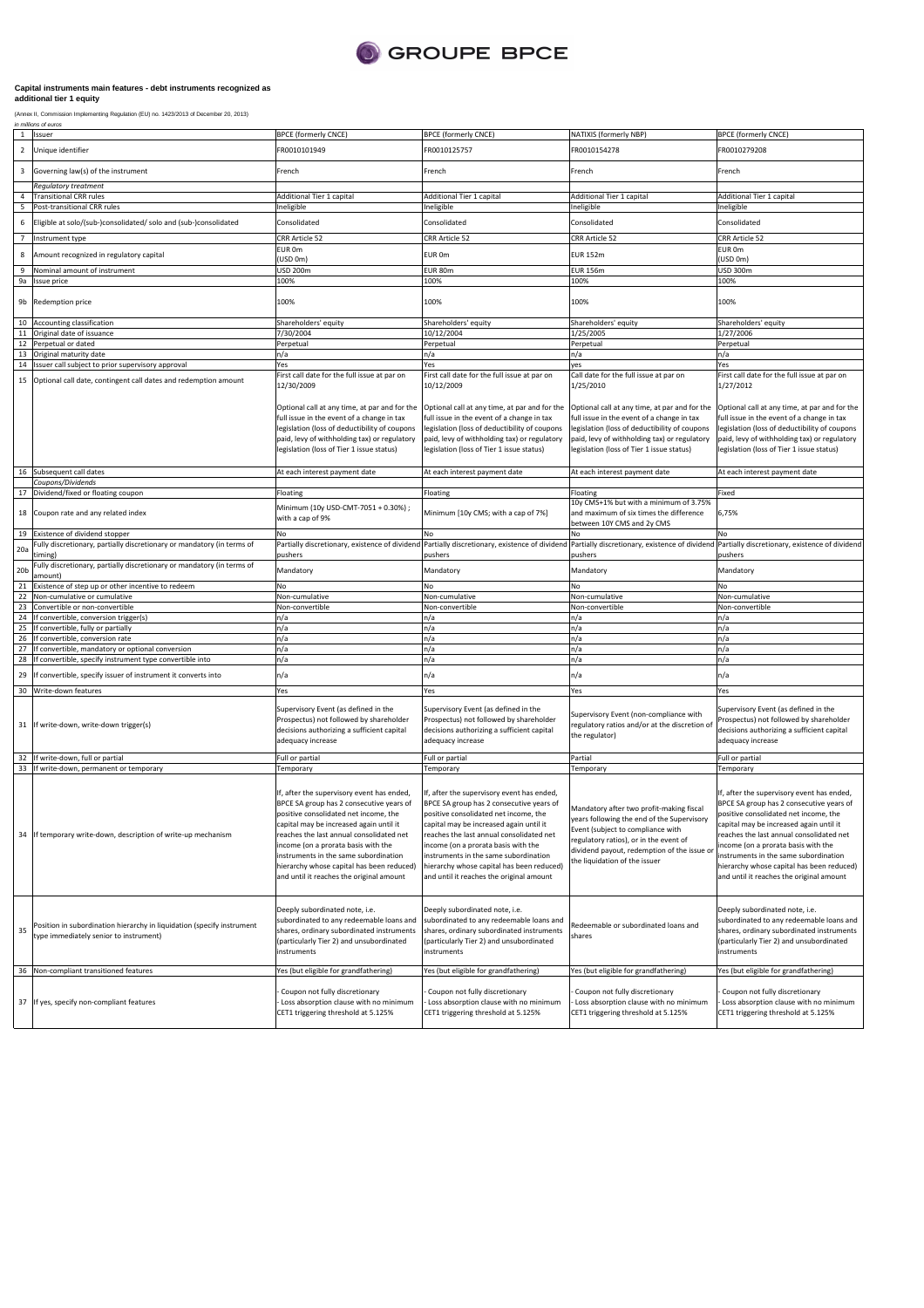

## **Capital instruments main features - debt instruments recognized as additional tier 1 equity**

(Annex II, Commission Implementing Regulation (EU) no. 1423/2013 of December 20, 2013)<br>*in millions of euros* 

| 1               | Issuer                                                                                                           | NATIXIS (formerly NBP)                                                                                                                                                                                                                    | <b>BPCE (formerly CNCE)</b>                                                                                                                                                                                                                                                                                                                                                                                  | NATIXIS                                                                                                                                                                                                                                   |
|-----------------|------------------------------------------------------------------------------------------------------------------|-------------------------------------------------------------------------------------------------------------------------------------------------------------------------------------------------------------------------------------------|--------------------------------------------------------------------------------------------------------------------------------------------------------------------------------------------------------------------------------------------------------------------------------------------------------------------------------------------------------------------------------------------------------------|-------------------------------------------------------------------------------------------------------------------------------------------------------------------------------------------------------------------------------------------|
| $\overline{2}$  | Unique identifier                                                                                                | FR0010531012                                                                                                                                                                                                                              | FR0010535971                                                                                                                                                                                                                                                                                                                                                                                                 | FR0010600163                                                                                                                                                                                                                              |
| 3               | Governing law(s) of the instrument                                                                               | French                                                                                                                                                                                                                                    | French                                                                                                                                                                                                                                                                                                                                                                                                       | French                                                                                                                                                                                                                                    |
| 4               | Regulatory treatment                                                                                             |                                                                                                                                                                                                                                           |                                                                                                                                                                                                                                                                                                                                                                                                              |                                                                                                                                                                                                                                           |
| 5               | <b>Transitional CRR rules</b><br>Post-transitional CRR rules                                                     | Additional Tier 1 capital<br>Ineligible                                                                                                                                                                                                   | Additional Tier 1 capital<br>Ineligible                                                                                                                                                                                                                                                                                                                                                                      | Additional Tier 1 capital<br>Ineligible                                                                                                                                                                                                   |
| 6               | Eligible at solo/(sub-)consolidated/ solo and (sub-)consolidated                                                 | Consolidated                                                                                                                                                                                                                              | Consolidated                                                                                                                                                                                                                                                                                                                                                                                                 | Consolidated                                                                                                                                                                                                                              |
|                 |                                                                                                                  |                                                                                                                                                                                                                                           |                                                                                                                                                                                                                                                                                                                                                                                                              |                                                                                                                                                                                                                                           |
| 7               | Instrument type                                                                                                  | CRR Article 52                                                                                                                                                                                                                            | CRR Article 52                                                                                                                                                                                                                                                                                                                                                                                               | CRR Article 52                                                                                                                                                                                                                            |
| 8               | Amount recognized in regulatory capital                                                                          | <b>EUR 364m</b>                                                                                                                                                                                                                           | <b>EUR 509m</b>                                                                                                                                                                                                                                                                                                                                                                                              | <b>EUR 150m</b>                                                                                                                                                                                                                           |
| 9               | Nominal amount of instrument                                                                                     | <b>EUR 349m</b><br>100%                                                                                                                                                                                                                   | <b>EUR 509m</b>                                                                                                                                                                                                                                                                                                                                                                                              | <b>EUR 150m</b><br>100%                                                                                                                                                                                                                   |
| 9a              | Issue price                                                                                                      |                                                                                                                                                                                                                                           | 100%<br>Partial redemption via public tender at 65%                                                                                                                                                                                                                                                                                                                                                          |                                                                                                                                                                                                                                           |
| 9b              | Redemption price                                                                                                 | 100%                                                                                                                                                                                                                                      | of par on 10/10/2011; 100% on residual<br>amount                                                                                                                                                                                                                                                                                                                                                             | 100%                                                                                                                                                                                                                                      |
|                 | 10 Accounting classification                                                                                     | Shareholders' equity                                                                                                                                                                                                                      | Shareholders' equity                                                                                                                                                                                                                                                                                                                                                                                         | Shareholders' equity                                                                                                                                                                                                                      |
| 11              | Original date of issuance                                                                                        | 10/18/2007                                                                                                                                                                                                                                | 10/30/2007                                                                                                                                                                                                                                                                                                                                                                                                   | 3/28/2008                                                                                                                                                                                                                                 |
| 12              | Perpetual or dated<br>13 Original maturity date                                                                  | Perpetual<br>n/a                                                                                                                                                                                                                          | Perpetual<br>n/a                                                                                                                                                                                                                                                                                                                                                                                             | Perpetual<br>n/a                                                                                                                                                                                                                          |
|                 | 14 Issuer call subject to prior supervisory approval                                                             | Yes                                                                                                                                                                                                                                       | Yes                                                                                                                                                                                                                                                                                                                                                                                                          | Yes                                                                                                                                                                                                                                       |
| 15              | Optional call date, contingent call dates and redemption amount                                                  | Call date for the full issue at par on<br>10/18/2017                                                                                                                                                                                      | First call date for the full issue at par on<br>10/30/2017                                                                                                                                                                                                                                                                                                                                                   | Call date for the full issue at par on<br>3/28/2018                                                                                                                                                                                       |
|                 |                                                                                                                  | Optional call at any time, at par and for the<br>full issue in the event of a change in tax<br>legislation (loss of deductibility of coupons<br>paid, levy of withholding tax) or regulatory<br>legislation (loss of Tier 1 issue status) | Optional call at any time, at par and for the<br>full issue in the event of a change in tax<br>legislation (loss of deductibility of coupons<br>paid, levy of withholding tax) or regulatory<br>legislation (loss of Tier 1 issue status)                                                                                                                                                                    | Optional call at any time, at par and for the<br>full issue in the event of a change in tax<br>legislation (loss of deductibility of coupons<br>paid, levy of withholding tax) or regulatory<br>legislation (loss of Tier 1 issue status) |
|                 | 16 Subsequent call dates                                                                                         | At each interest payment date                                                                                                                                                                                                             | At each interest payment date                                                                                                                                                                                                                                                                                                                                                                                | At each interest payment date                                                                                                                                                                                                             |
|                 | Coupons/Dividends                                                                                                |                                                                                                                                                                                                                                           |                                                                                                                                                                                                                                                                                                                                                                                                              |                                                                                                                                                                                                                                           |
| 17              | Dividend/fixed or floating coupon                                                                                | Fixed                                                                                                                                                                                                                                     | <b>Fixed to floating</b>                                                                                                                                                                                                                                                                                                                                                                                     | Fixed                                                                                                                                                                                                                                     |
| 18              | Coupon rate and any related index                                                                                | 6,307%                                                                                                                                                                                                                                    | 6.117% until 10/30/2017, then 3M Euribor<br>+ 2.37% if call not exercised                                                                                                                                                                                                                                                                                                                                    | 8,65%                                                                                                                                                                                                                                     |
| 19              | Existence of dividend stopper                                                                                    | No                                                                                                                                                                                                                                        | No                                                                                                                                                                                                                                                                                                                                                                                                           | No                                                                                                                                                                                                                                        |
| 20a             | Fully discretionary, partially discretionary or mandatory (in terms of<br>timing)                                | Partially discretionary, existence of dividend                                                                                                                                                                                            | Partially discretionary, existence of dividend                                                                                                                                                                                                                                                                                                                                                               | Partially discretionary, existence of dividend                                                                                                                                                                                            |
| 20 <sub>b</sub> | Fully discretionary, partially discretionary or mandatory (in terms of<br>amount)                                | pushers<br>Mandatory                                                                                                                                                                                                                      | pushers<br>Mandatory                                                                                                                                                                                                                                                                                                                                                                                         | pushers<br>Mandatory                                                                                                                                                                                                                      |
| 21              | Existence of step up or other incentive to redeem                                                                | Yes                                                                                                                                                                                                                                       | Yes                                                                                                                                                                                                                                                                                                                                                                                                          | Yes                                                                                                                                                                                                                                       |
| 22              | Non-cumulative or cumulative                                                                                     | Non-cumulative                                                                                                                                                                                                                            | Non-cumulative                                                                                                                                                                                                                                                                                                                                                                                               | Non-cumulative                                                                                                                                                                                                                            |
| 23<br>24        | Convertible or non-convertible<br>If convertible, conversion trigger(s)                                          | Non-convertible<br>n/a                                                                                                                                                                                                                    | Non-convertible<br>n/a                                                                                                                                                                                                                                                                                                                                                                                       | Non-convertible<br>n/a                                                                                                                                                                                                                    |
| 25              | If convertible, fully or partially                                                                               | n/a                                                                                                                                                                                                                                       | n/a                                                                                                                                                                                                                                                                                                                                                                                                          | n/a                                                                                                                                                                                                                                       |
|                 | 26 If convertible, conversion rate                                                                               | n/a                                                                                                                                                                                                                                       | n/a                                                                                                                                                                                                                                                                                                                                                                                                          | n/a                                                                                                                                                                                                                                       |
| 27              | If convertible, mandatory or optional conversion                                                                 | n/a                                                                                                                                                                                                                                       | n/a                                                                                                                                                                                                                                                                                                                                                                                                          | n/a                                                                                                                                                                                                                                       |
| 28              | If convertible, specify instrument type convertible into                                                         | n/a                                                                                                                                                                                                                                       | n/a                                                                                                                                                                                                                                                                                                                                                                                                          | n/a                                                                                                                                                                                                                                       |
| 29              | If convertible, specify issuer of instrument it converts into                                                    | n/a                                                                                                                                                                                                                                       | n/a                                                                                                                                                                                                                                                                                                                                                                                                          | n/a                                                                                                                                                                                                                                       |
|                 | 30 Write-down features                                                                                           | Yes                                                                                                                                                                                                                                       | Yes                                                                                                                                                                                                                                                                                                                                                                                                          | Yes                                                                                                                                                                                                                                       |
|                 | 31 If write-down, write-down trigger(s)                                                                          | Supervisory Event (non-compliance with<br>regulatory ratios and/or at the discretion of<br>the regulator)                                                                                                                                 | Supervisory Event (as defined in the<br>Prospectus) not followed by shareholder<br>decisions authorizing a sufficient capital<br>adequacy increase                                                                                                                                                                                                                                                           | Supervisory Event (non-compliance with<br>regulatory ratios and/or at the discretion of<br>the regulator)                                                                                                                                 |
|                 | 32 If write-down, full or partial                                                                                | Partial                                                                                                                                                                                                                                   | Full or partial                                                                                                                                                                                                                                                                                                                                                                                              | Partial                                                                                                                                                                                                                                   |
| 34              | 33 If write-down, permanent or temporary<br>If temporary write-down, description of write-up mechanism           | Temporary<br>Optional after two profit-making fiscal<br>years following the end of the Supervisory<br>Event (subject to compliance with<br>regulatory ratios), or in the event of<br>dividend payout or redemption of the issue           | Temporary<br>If, after the supervisory event has ended,<br>BPCE SA group has 2 consecutive years of<br>positive consolidated net income, the<br>capital may be increased again until it<br>reaches the last annual consolidated net<br>income (on a prorata basis with the<br>instruments in the same subordination<br>hierarchy whose capital has been reduced)<br>and until it reaches the original amount | Temporary<br>Optional after two profit-making fiscal<br>ears following the end of the Supervisory/<br>Event (subject to compliance with<br>regulatory ratios), or in the event of<br>dividend payout or redemption of the issue           |
| 35              | Position in subordination hierarchy in liquidation (specify instrument<br>type immediately senior to instrument) | Redeemable or subordinated loans and<br>shares                                                                                                                                                                                            | Deeply subordinated note, i.e.<br>subordinated to any redeemable loans and<br>shares, ordinary subordinated instruments<br>(particularly Tier 2) and unsubordinated<br>instruments                                                                                                                                                                                                                           | Redeemable or subordinated loans and<br>shares                                                                                                                                                                                            |
|                 | 36 Non-compliant transitioned features                                                                           | Yes (but eligible for grandfathering)                                                                                                                                                                                                     | Yes (but eligible for grandfathering)                                                                                                                                                                                                                                                                                                                                                                        | Yes (but eligible for grandfathering)                                                                                                                                                                                                     |
| 37              | If yes, specify non-compliant features                                                                           | Step up clause<br>Coupon not fully discretionary<br>Loss absorption clause with no minimum<br>CET1 triggering threshold at 5.125%                                                                                                         | Step up clause<br>Coupon not fully discretionary<br>Loss absorption clause with no minimum<br>CET1 triggering threshold at 5.125%                                                                                                                                                                                                                                                                            | Step up clause<br>Coupon not fully discretionary<br>Loss absorption clause with no minimum<br>CET1 triggering threshold at 5.125%                                                                                                         |